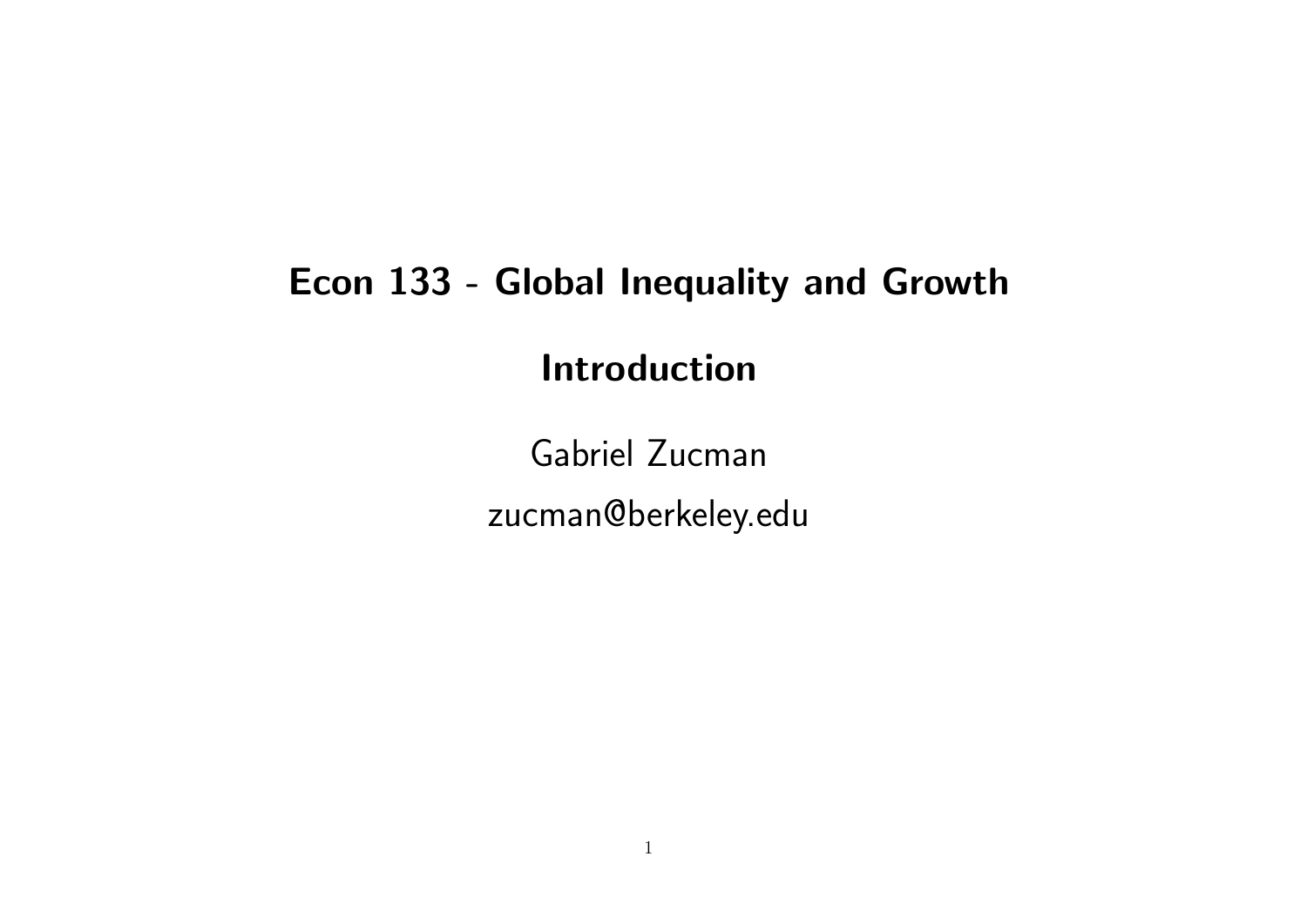#### Roadmap

- 1. What is this course about?
- 2. Inequality and growth in the history of economic thought
- 3. Course organization: grading, readings, etc.
- 4. Overview of the five main parts of the course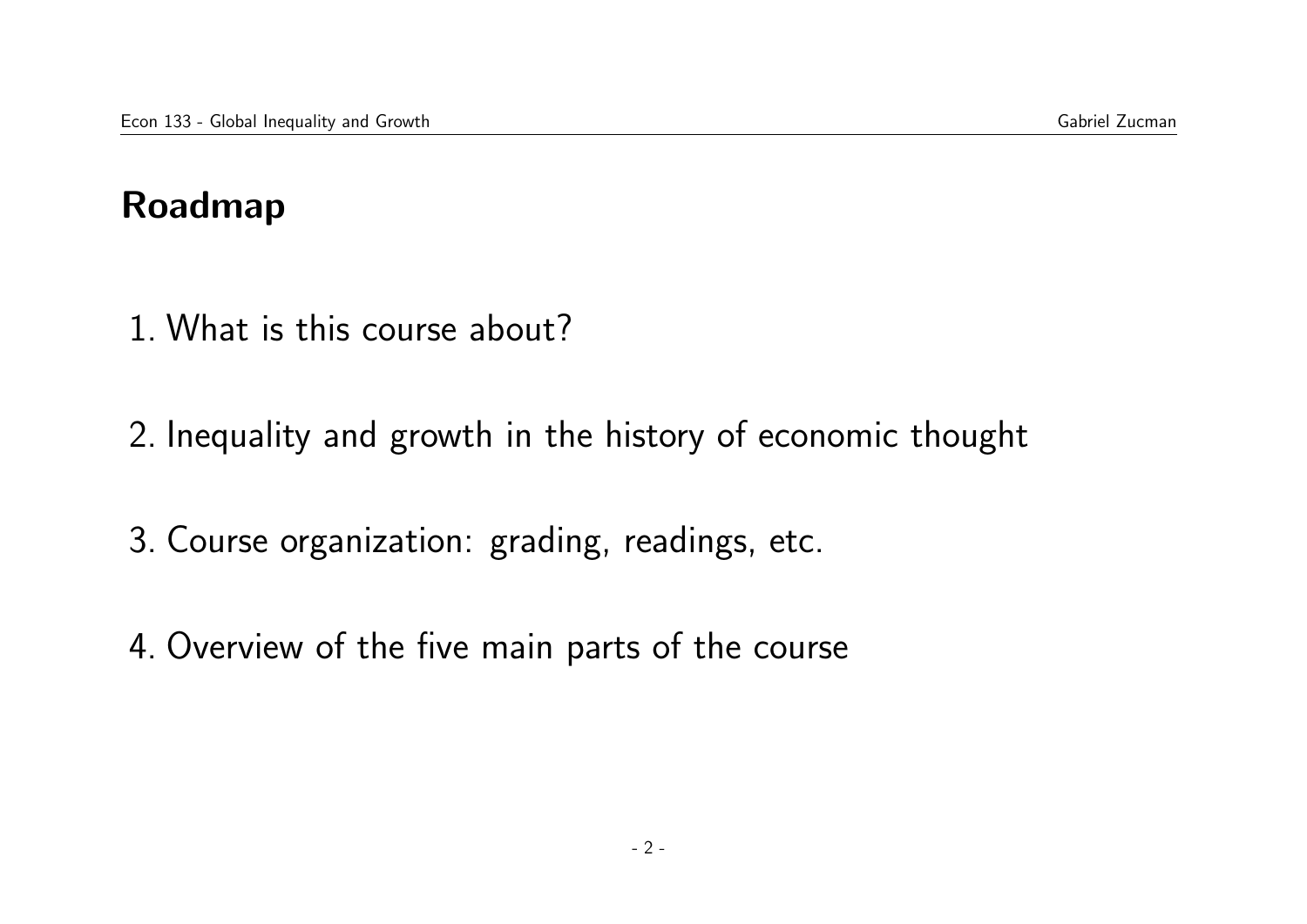### 1 What is this course about?

### 1.1 What you've learned in Econ 1 or 2

Market economies are efficient:

- Any competitive equilibrium is Pareto-efficient
- Limit 1: assumes no market failures
- Limit 2: says nothing about how resources will be distributed at the equilibrium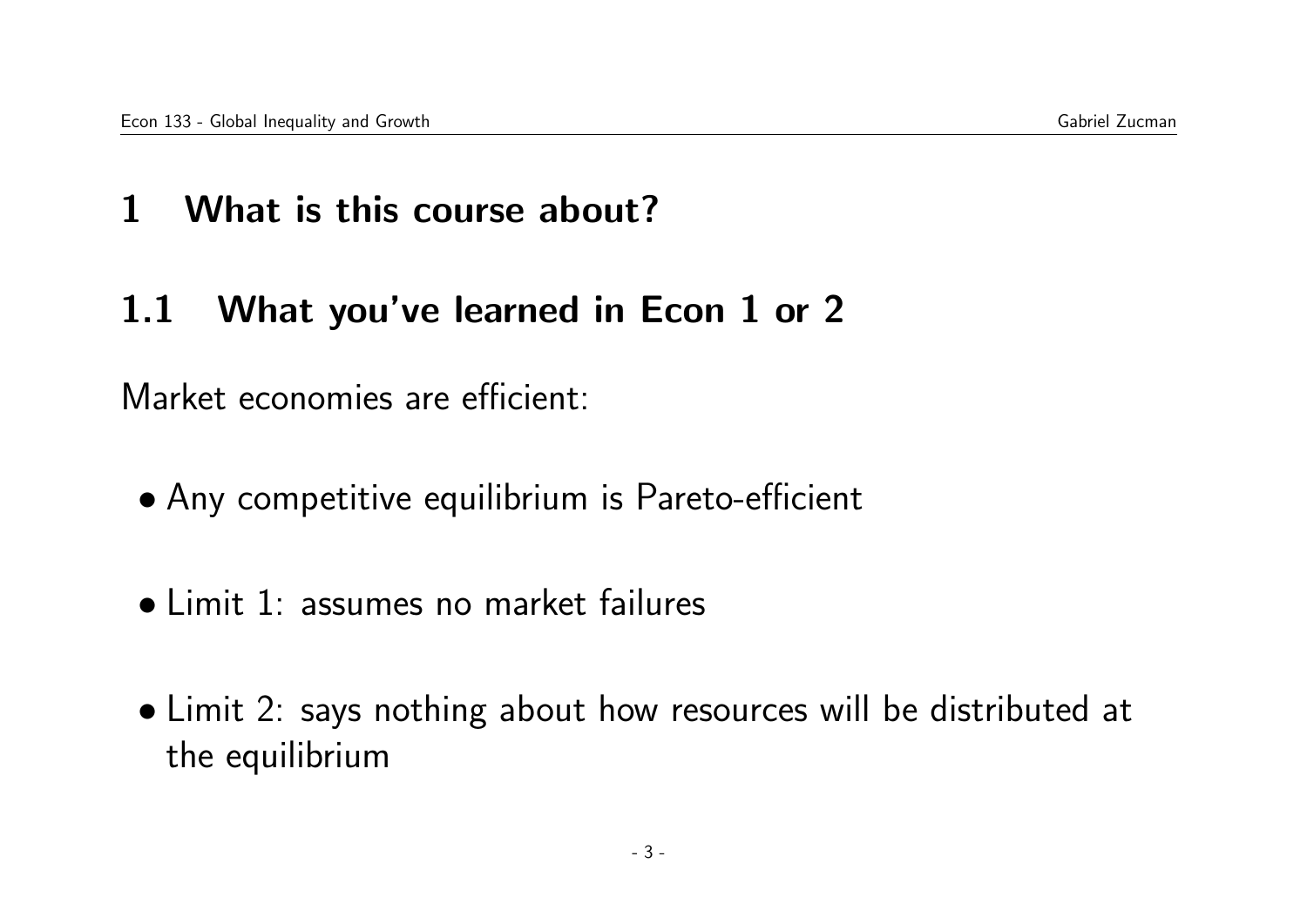## 1.2 Econ 133: an introduction to economics, but putting distribution at the center stage

- How unequal is the world?
- What are the forces that push toward equality and inequality?
- How does inequality change as countries grow?
- What policies can foster equitable growth?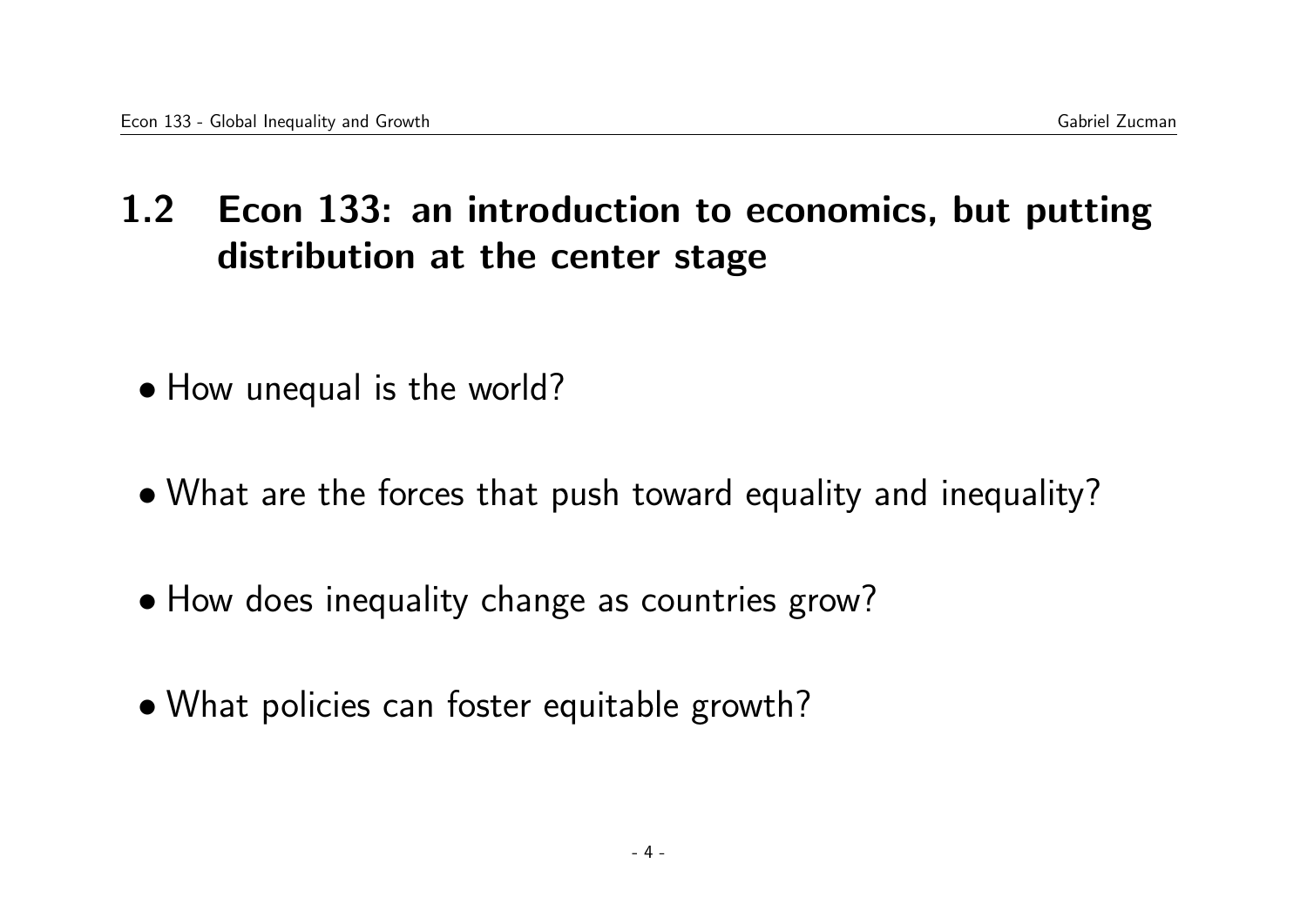## 1.3 Inequality is at the center of research, policy, and the public debate

- Rising inequality in many countries
- Barack Obama: "Inequality is the defining challenge of our time"

Inequality is an important subject for:

- Everybody
- Economists in universities, academia, think thanks, banks...
- Policy-makers in governments & international organizations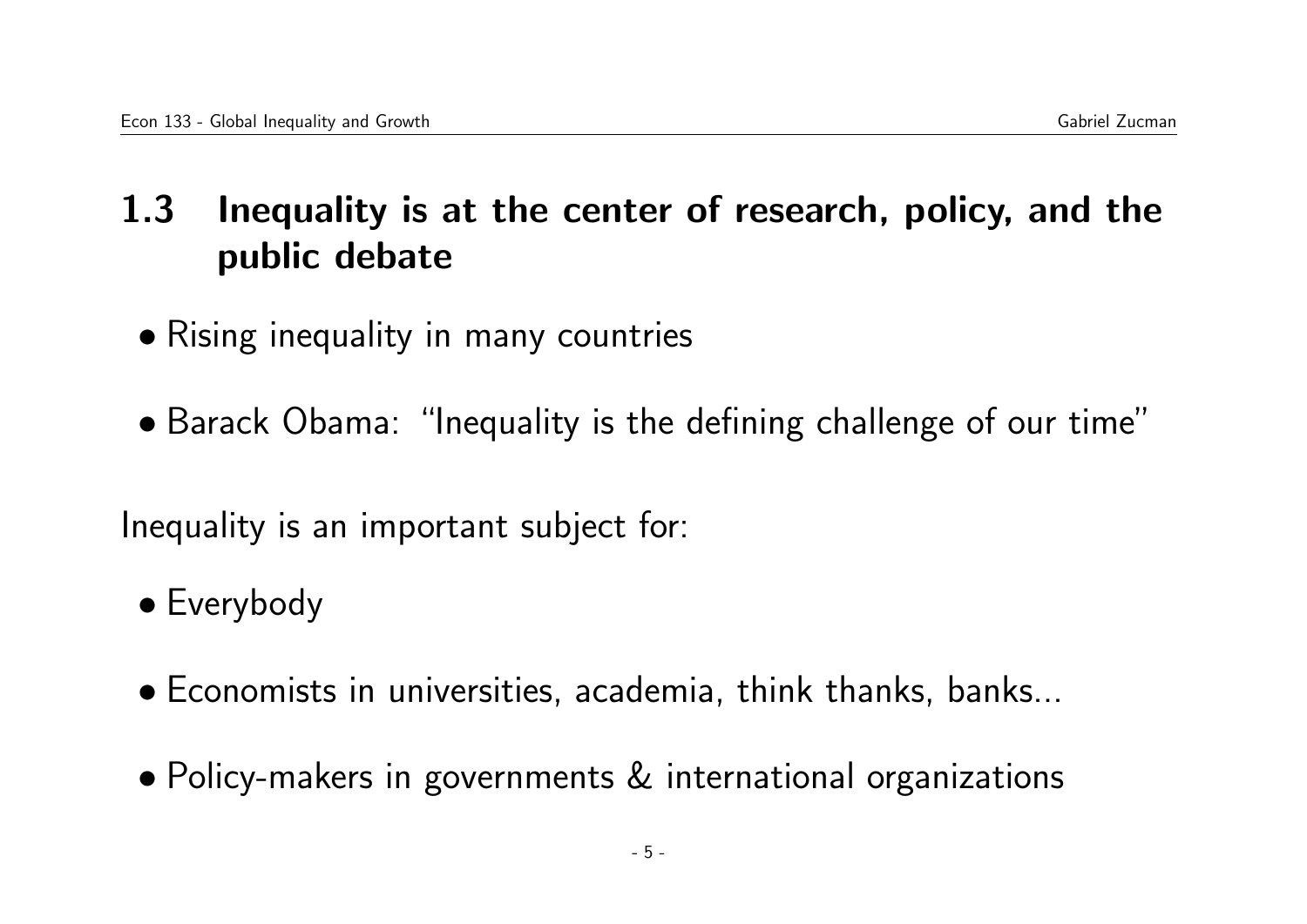## 2 Inequality & growth in the history of economic thought

## 2.1 Thomas Malthus

- Essay on the Principle of Population, 1798
- Iron law of wages: population grows  $\rightarrow$  labor supply increases  $\rightarrow$ wages fall to subsistence levels
- End outcome: misery for the masses, revolution
- To prevent this: limit population growth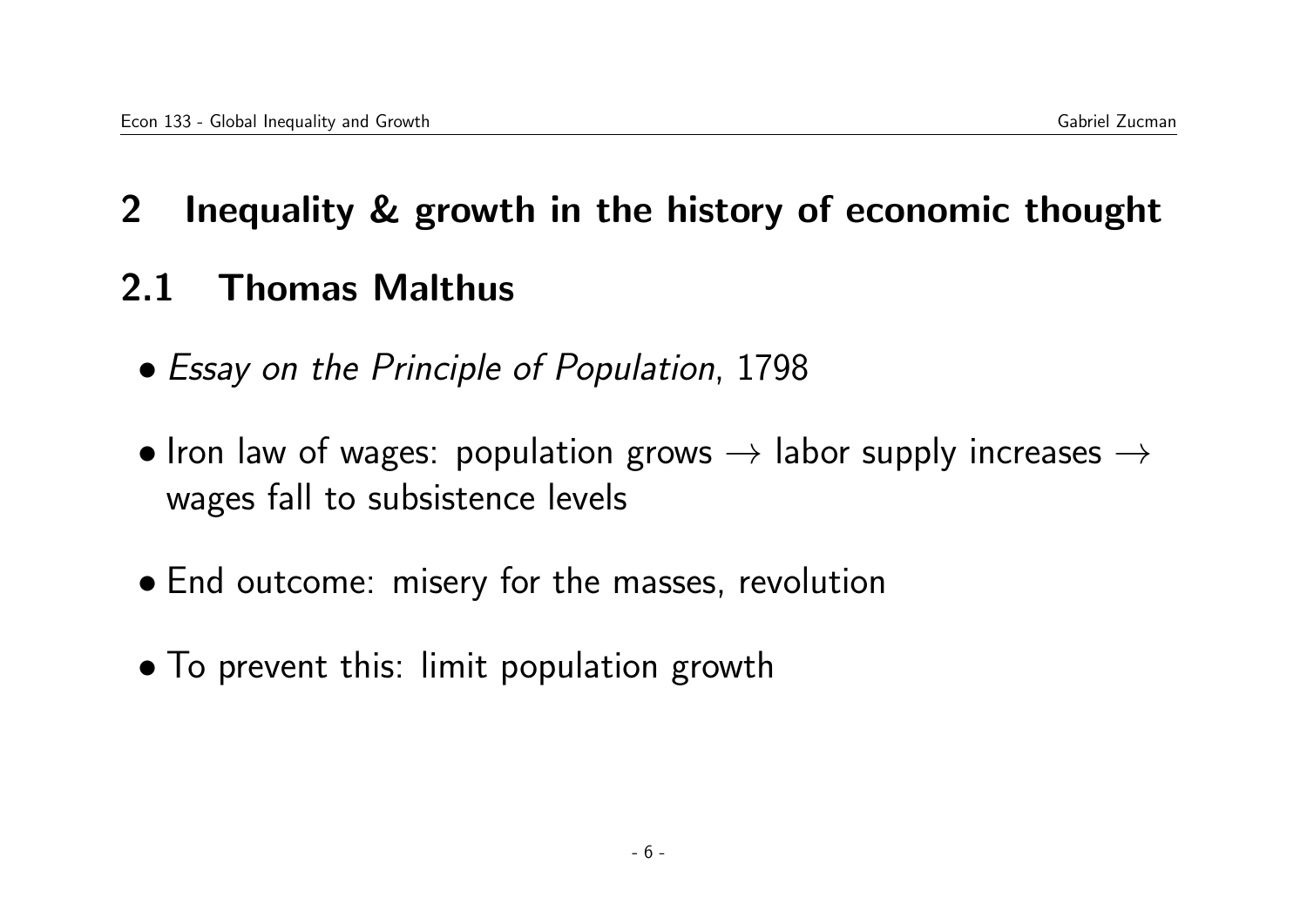## 2.2 David Ricardo

- Principles of Political Economy and Taxation, 1817
- Scarcity principle: if pop. rises and fixed land supply, land becomes more and more scarce  $\rightarrow$  land rents and prices bound to rise
- End outcome: land-owners will capture an ever growing fraction of national income
- To prevent this: tax land, open up to foreign agricultural products  $(\rightarrow$  repeal of the corn laws, 1846)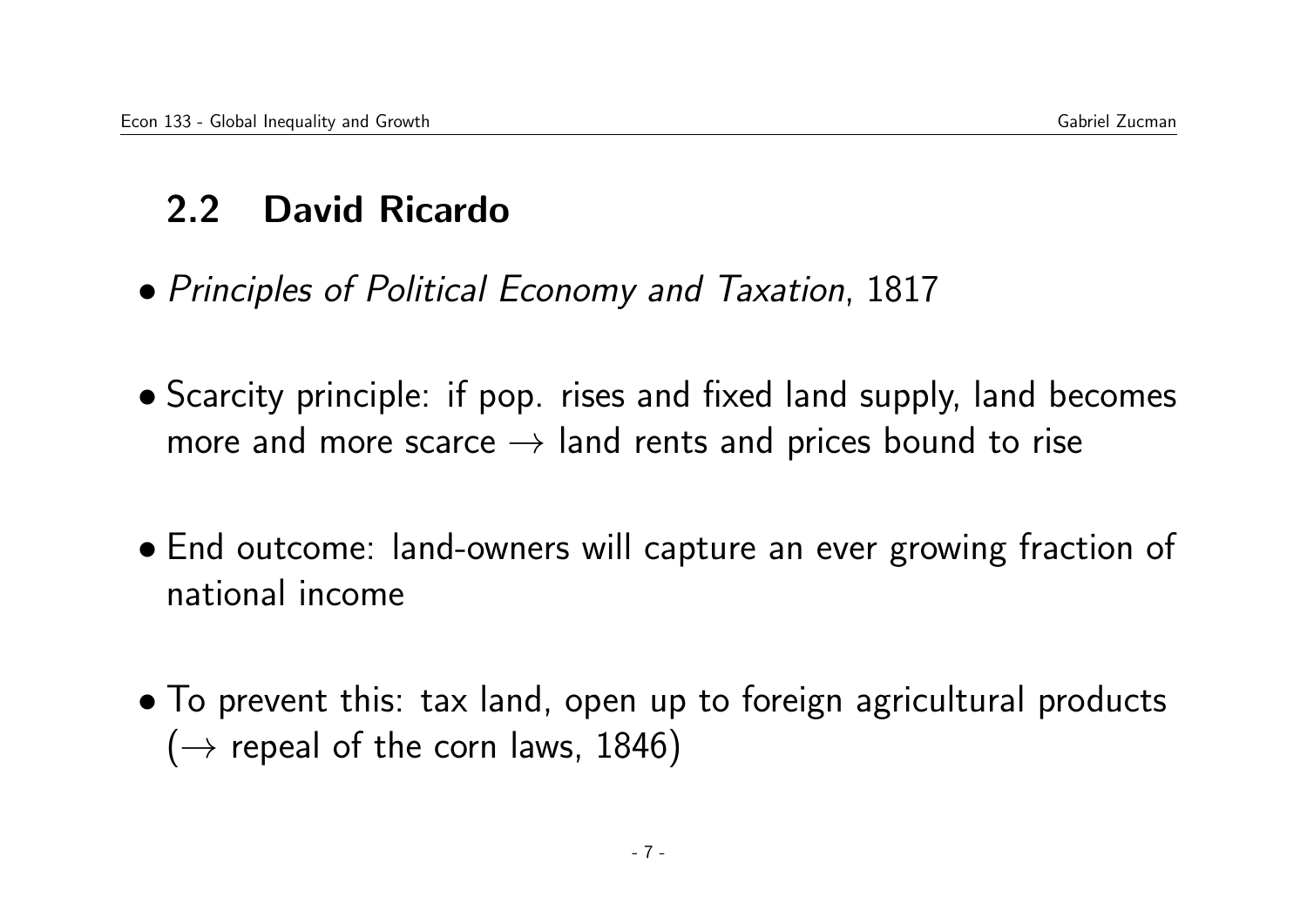### 2.3 Karl Marx

- Das Kapital vol. 1, 1867
- Main divergence force: capitalists always want to accumulate more
- Two possible end outcomes:
	- Fall in rate of return to capital  $\rightarrow$  conflict among capitalists to find new ways to use their capital (Lenin, 1917 Imperialism, the Highest Stage of Capitalism)
	- Ever growing share of income captured by capitalists  $\rightarrow$ workers' revolution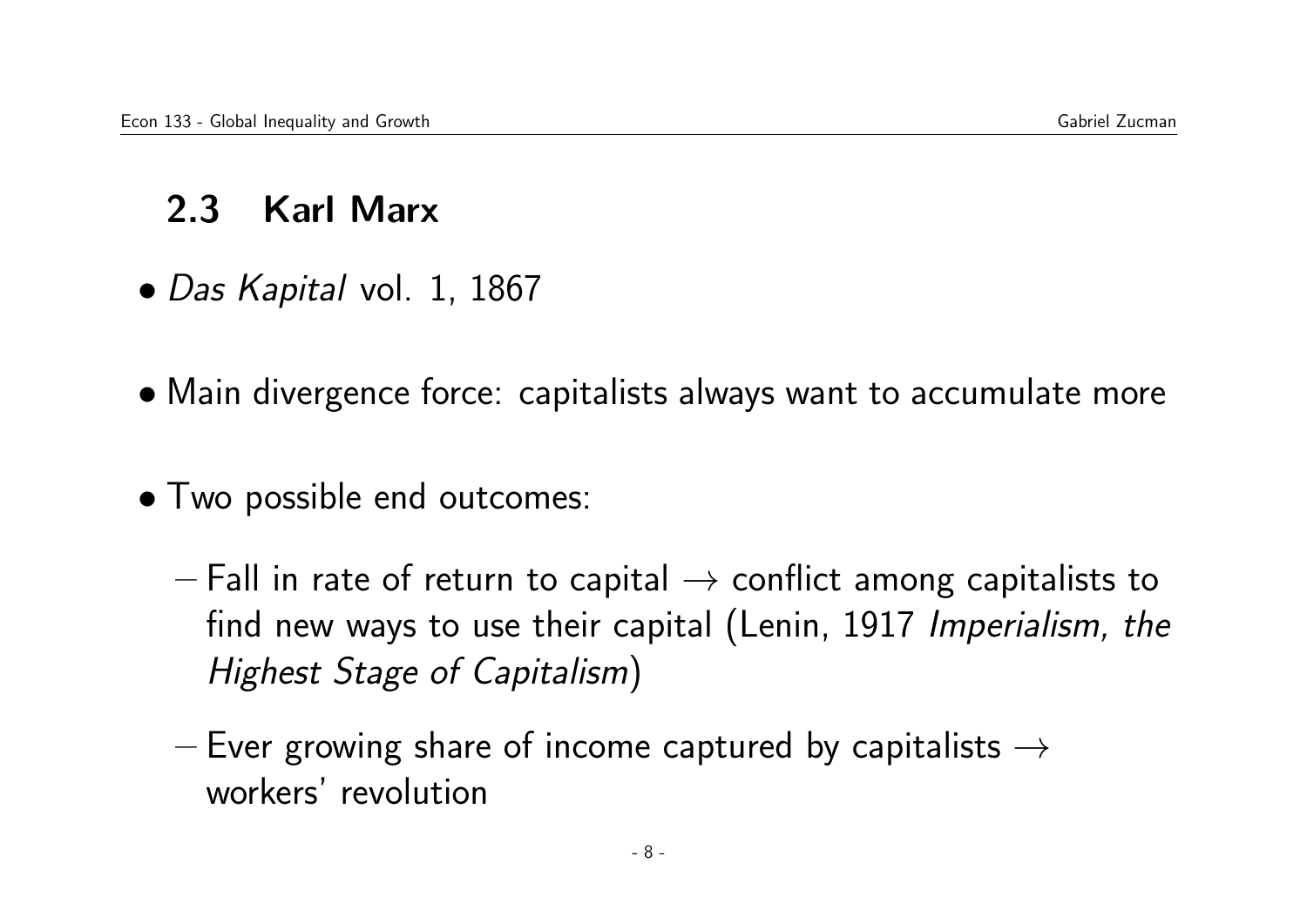## 2.4 Simon Kuznets

- Shares of Upper Income Groups in Income & Saving 1953
- First large-scale scientific use of data to study inequality and growth, using national accounts and tax returns
- Inequality high in early 20th century, declined from 1913 to 1948

 $\rightarrow$  Kuznets curve hypothesis: inequality follows an  $\bigcap$  over path of development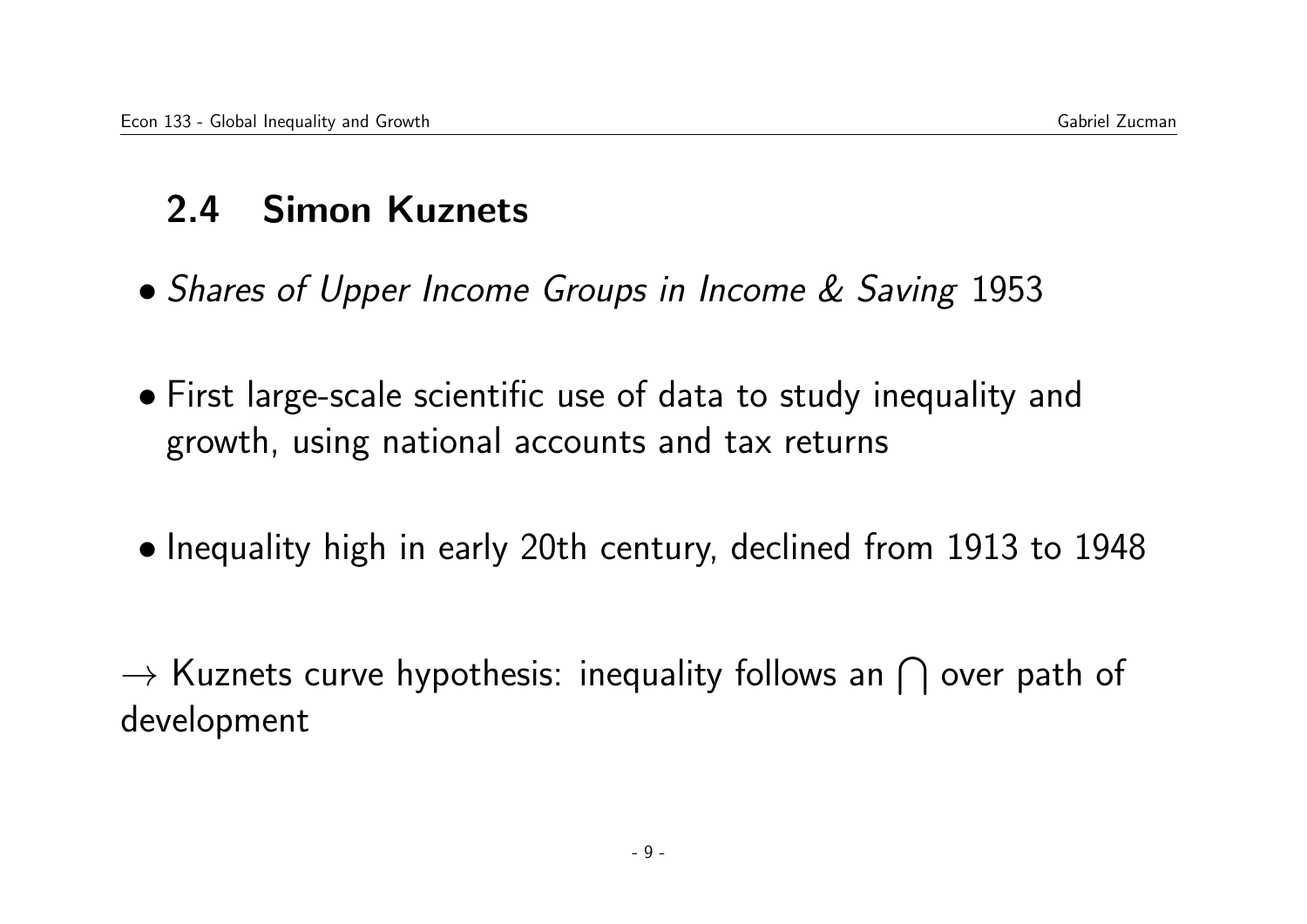

Source: Piketty, Saez, Zucman (2016)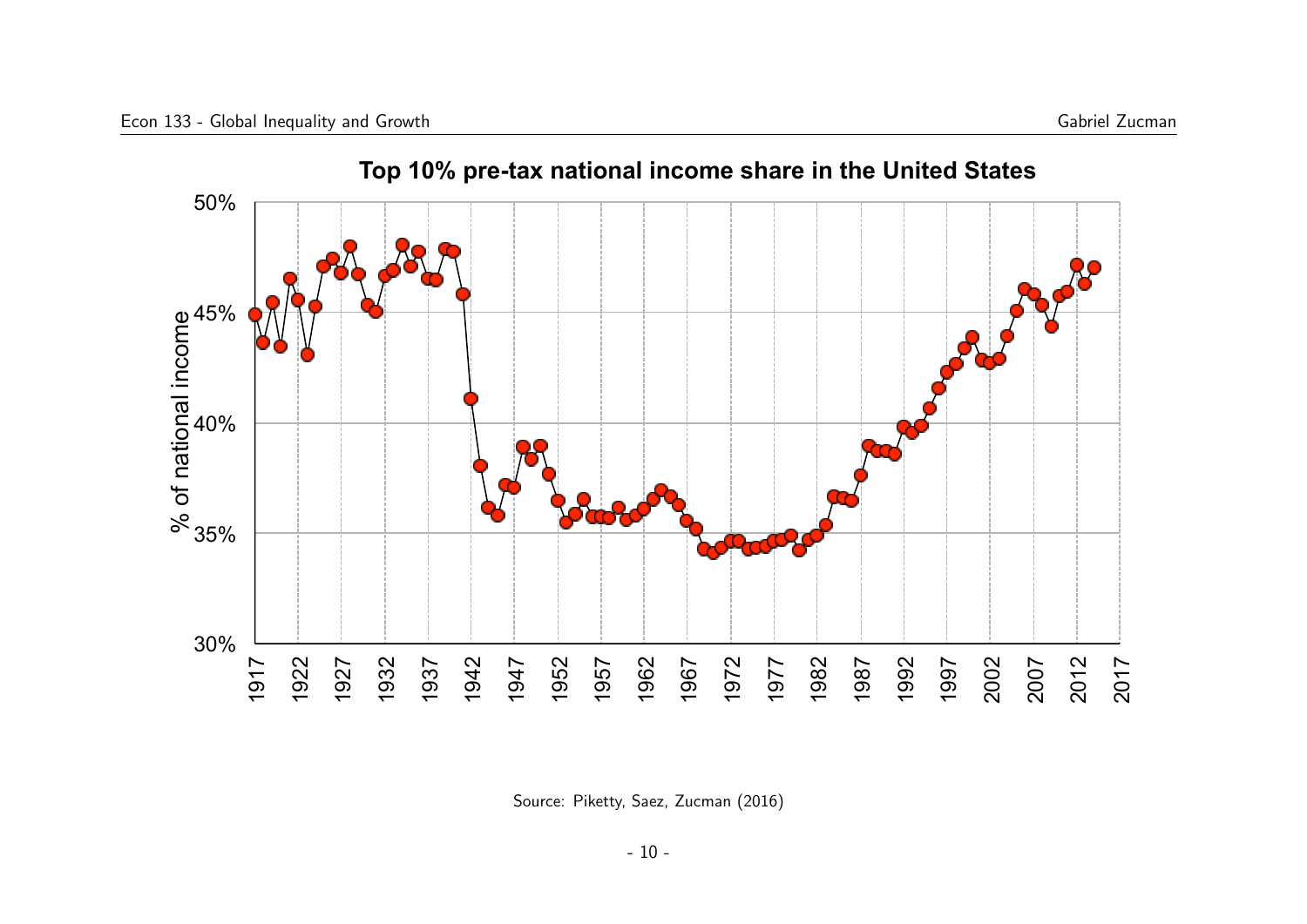- Malthus, Ricardo, Marx: under-estimated equalizing power of growth
- Kuznets: over-estimated it?
- Today we can ask the same questions they did, but with more & better data and theories:
	- Cross-country, historical data on income and wealth
	- Rigorous models of inequality
	- Modern evaluation tools to assess effect of policies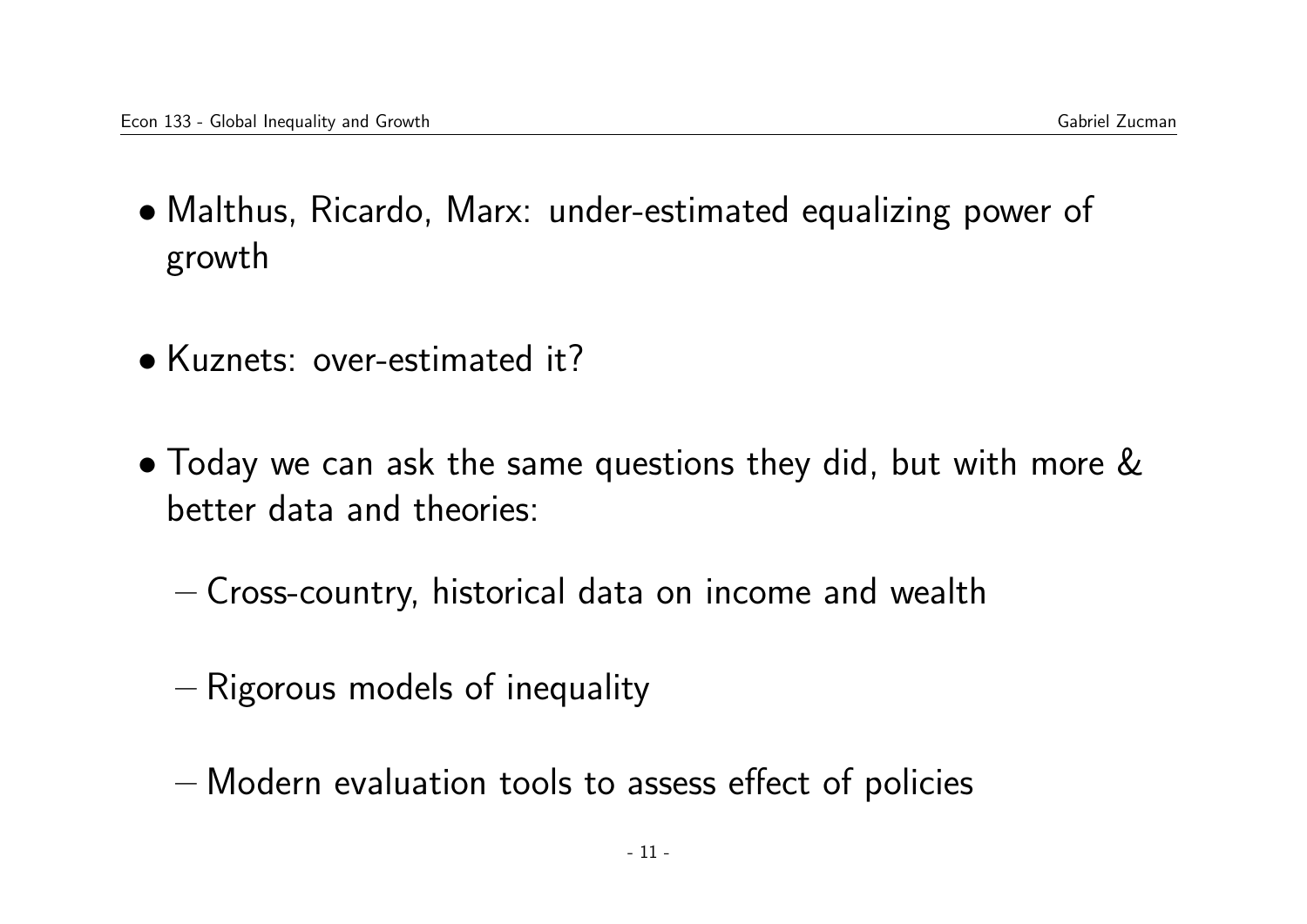## 3 Organization of the course

## 3.1 Lectures

- 25 topics,  $\approx$  two topics per lecture each Tuesday 5pm-8pm
- Lecture slides uploaded on Sunday evening at <http://gabriel-zucman.eu/econ133>
- Slides cover main points: take notes & consult references if needed
- Midterm in class on March 12, 5pm to 6.30pm
- Final on May 17, 11:30–2:30pm. Don't enroll if you can't attend.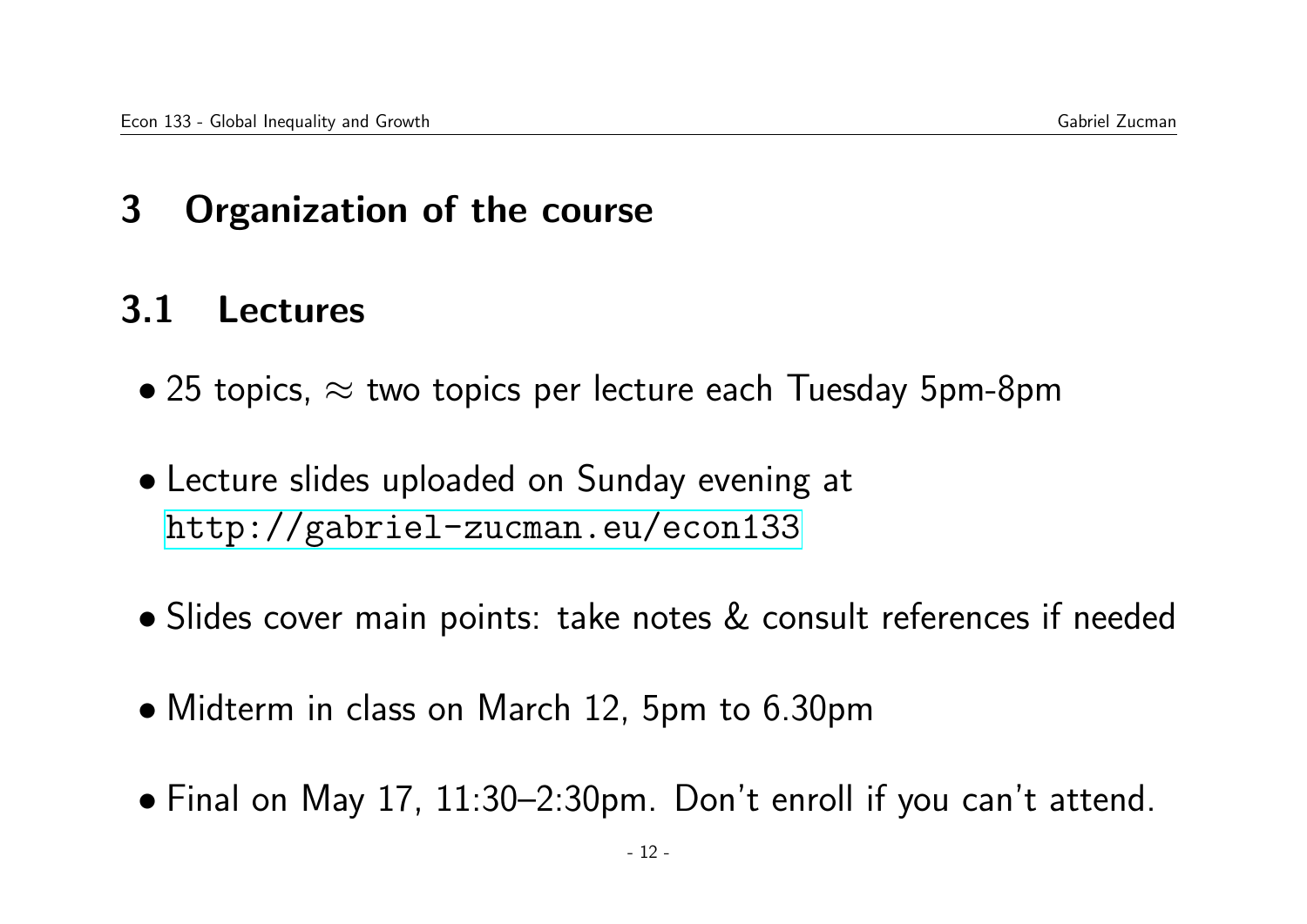# 3.2 Readings

#### Five compulsory readings assigned over the semester

 $\rightarrow$  Introduction to current research on inequality

- 1. T. Piketty, E. Saez and G. Zucman, "Distributional National Accounts: Methods and Estimates for the US", NBER 2016
- 2. World Inequality Report 2018, Part II, "Trends in Global Income Inequality"
- 3. M. Bertrand, "The Glass Ceiling", Economica forthcoming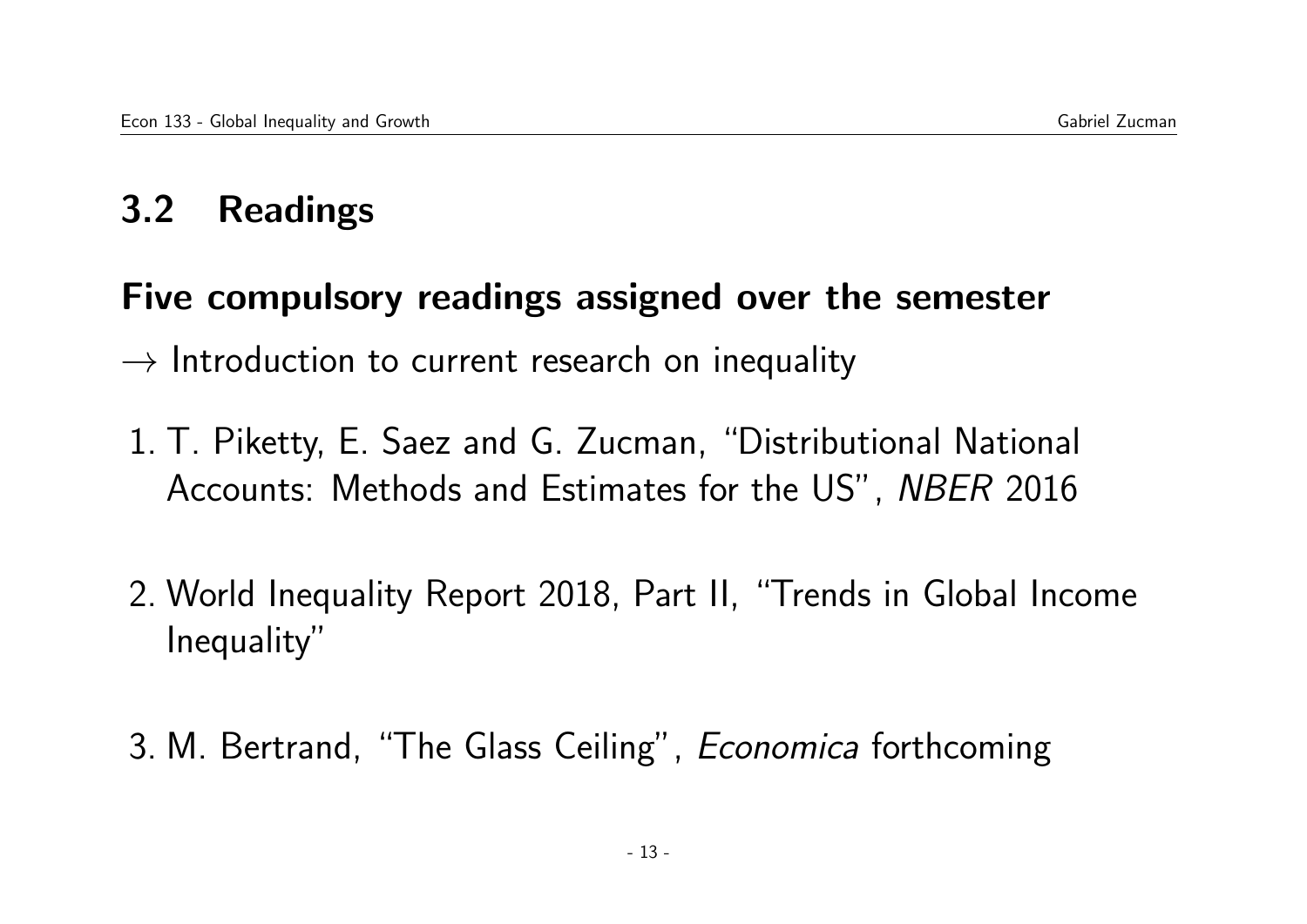- 4. G. Zucman, "Taxing Across Borders: Tracking Personal Wealth and Corporate Profits", JEP 2014
- 5. Lucy Page and Rohini Pande, "Ending Global Poverty: Why Money Isn't Enough," JEP 2015

## Suggested readings:

- Thomas Piketty's *Capital in the 21st Century* (2014, HUP)
- World Inequality Report 2018: <http://wir2018.wid.world>
- Anthony Atkinson's Inequality: What Can be Done? (2015, HUP)
- $\rightarrow$  Reference / fallback texts for the lectures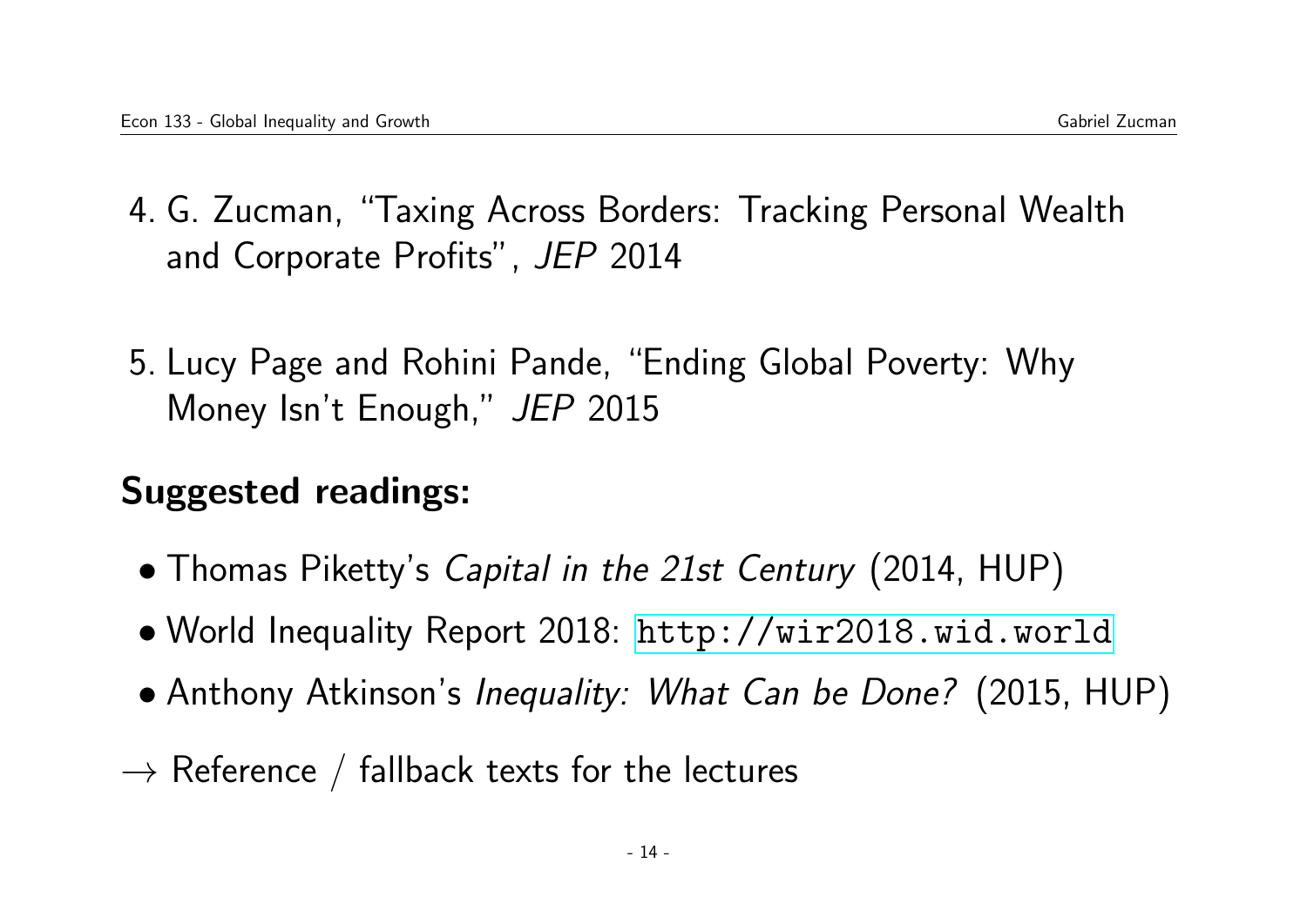# 3.3 i-Clikers

Who argued that as countries develop, a growing fraction of national income goes to land owners?

- A Malthus
- B Ricardo
- C Marx

D — Kuznets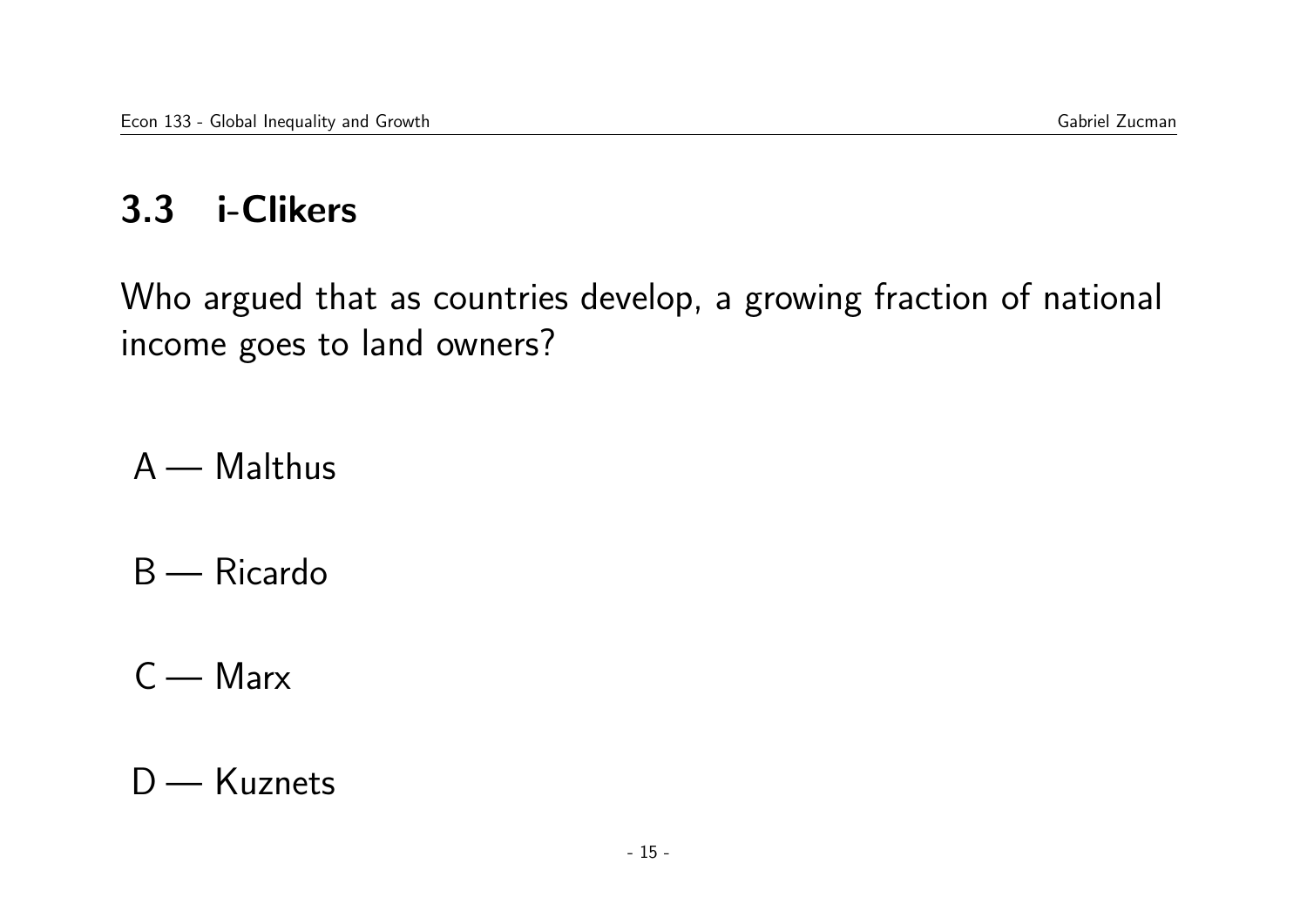## 3.4 Sections

- GSIs: Cristóbal Otero and Nina Roussille
- Sections: 1 hour a week.
	- 1. Review lecture material
	- 2. Discuss press articles that we [\(@cristobalotero,](https://twitter.com/schellenberg133) [@ninaroussille,](https://twitter.com/juliana_londono) and [@gabriel](https://twitter.com/gabriel_zucman) zucman) will tweet on Friday every week (with  $#$ econ133), starting this Friday
- Section material available on bCourses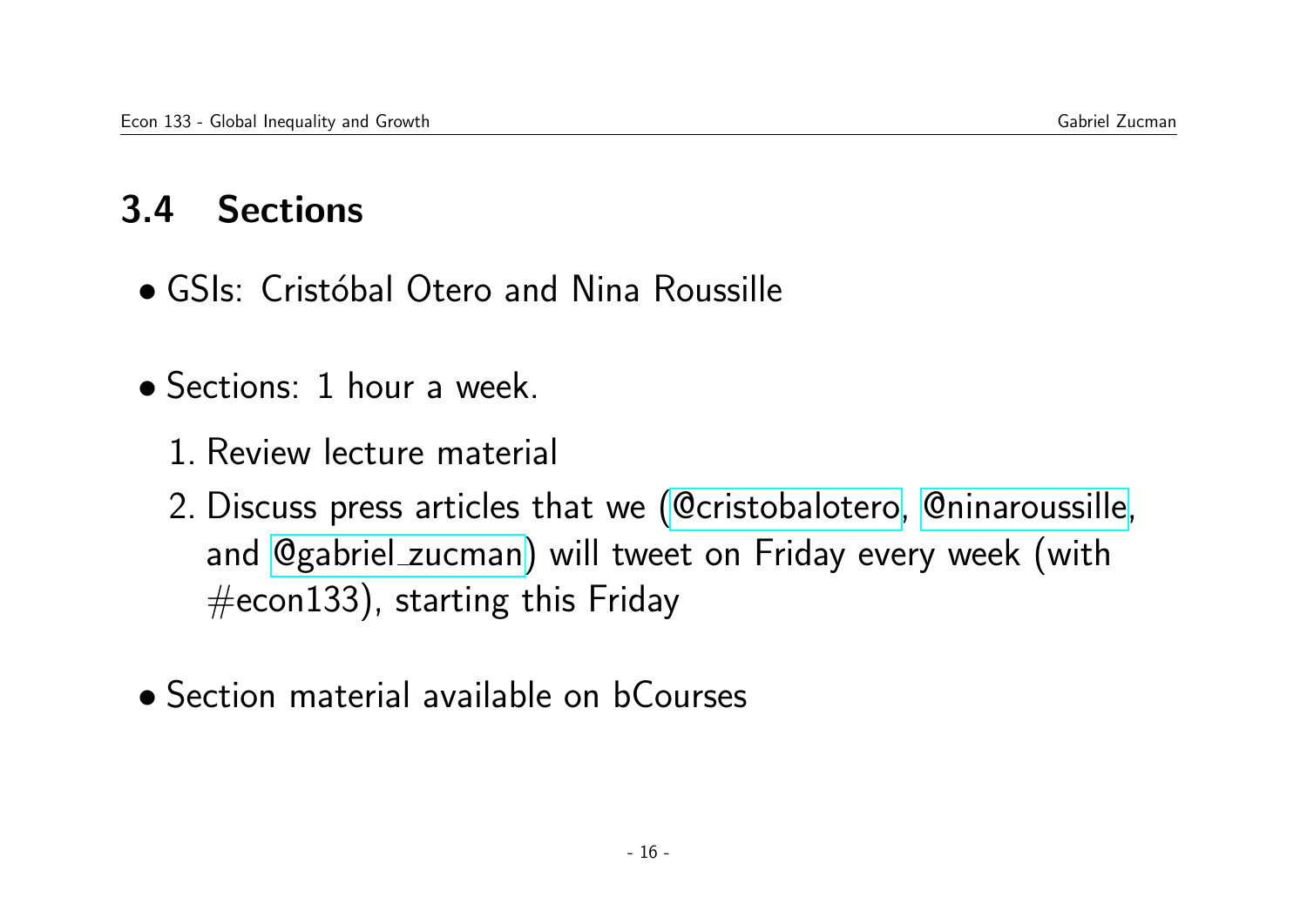# 3.5 Grading

- $\bullet$  Final:  $45\%$
- Midterm: 20%
- Participation in lectures (i-clickers): 5%
- Short essay questions on compulsory readings:  $15\%$
- $\bullet$  One short essay on press article  $+$  section discussion:  $10\%$
- Participation in sections: 5%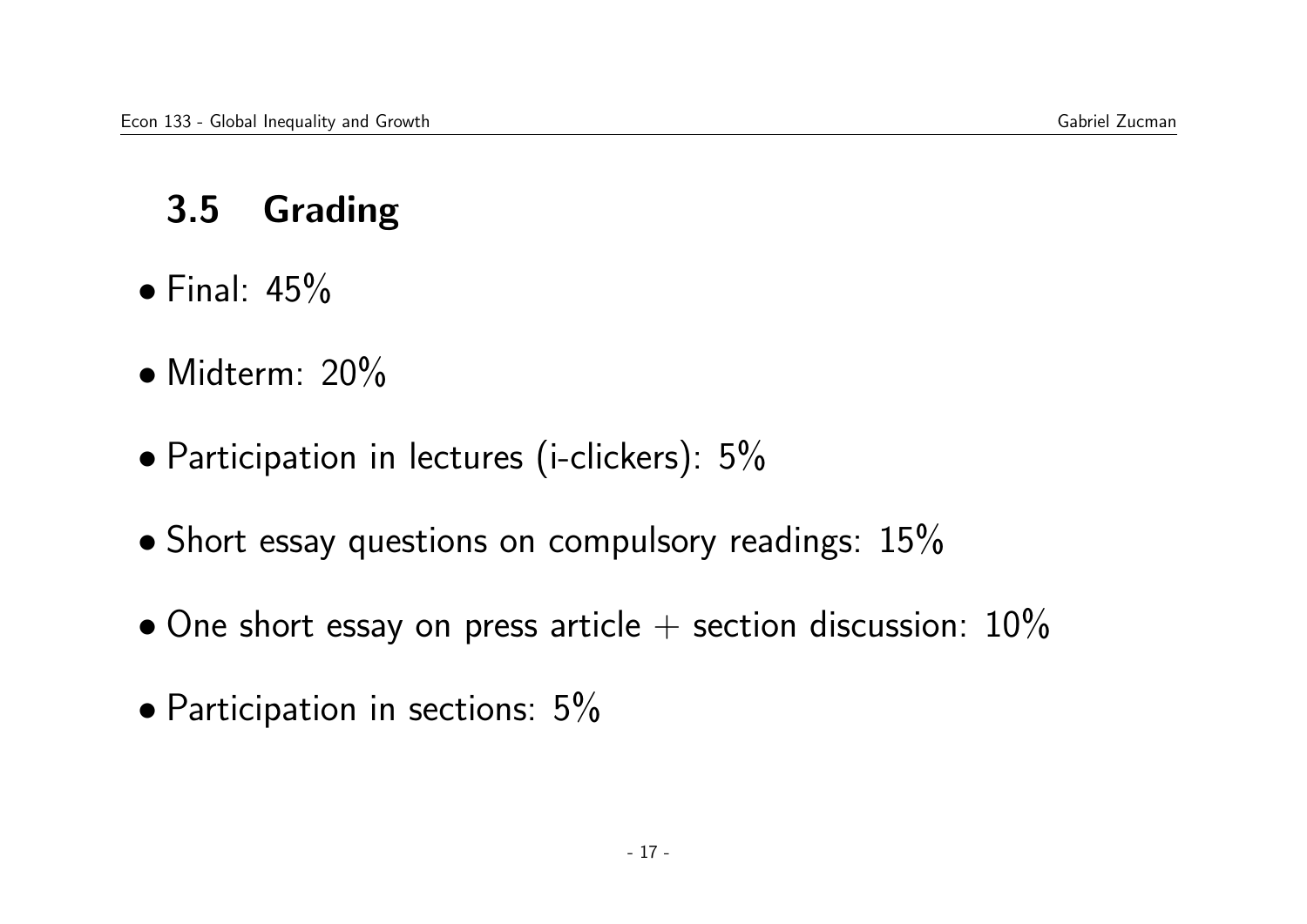## 3.6 Office hours

- My office hours: Mondays 10-am-12pm in 645 Evans
- Cristóbal Otero: TBA
- Nina Roussille: Wednesdays 9am-11am in 536 Evans
- Any question: please contact first Cristóbal and Nina.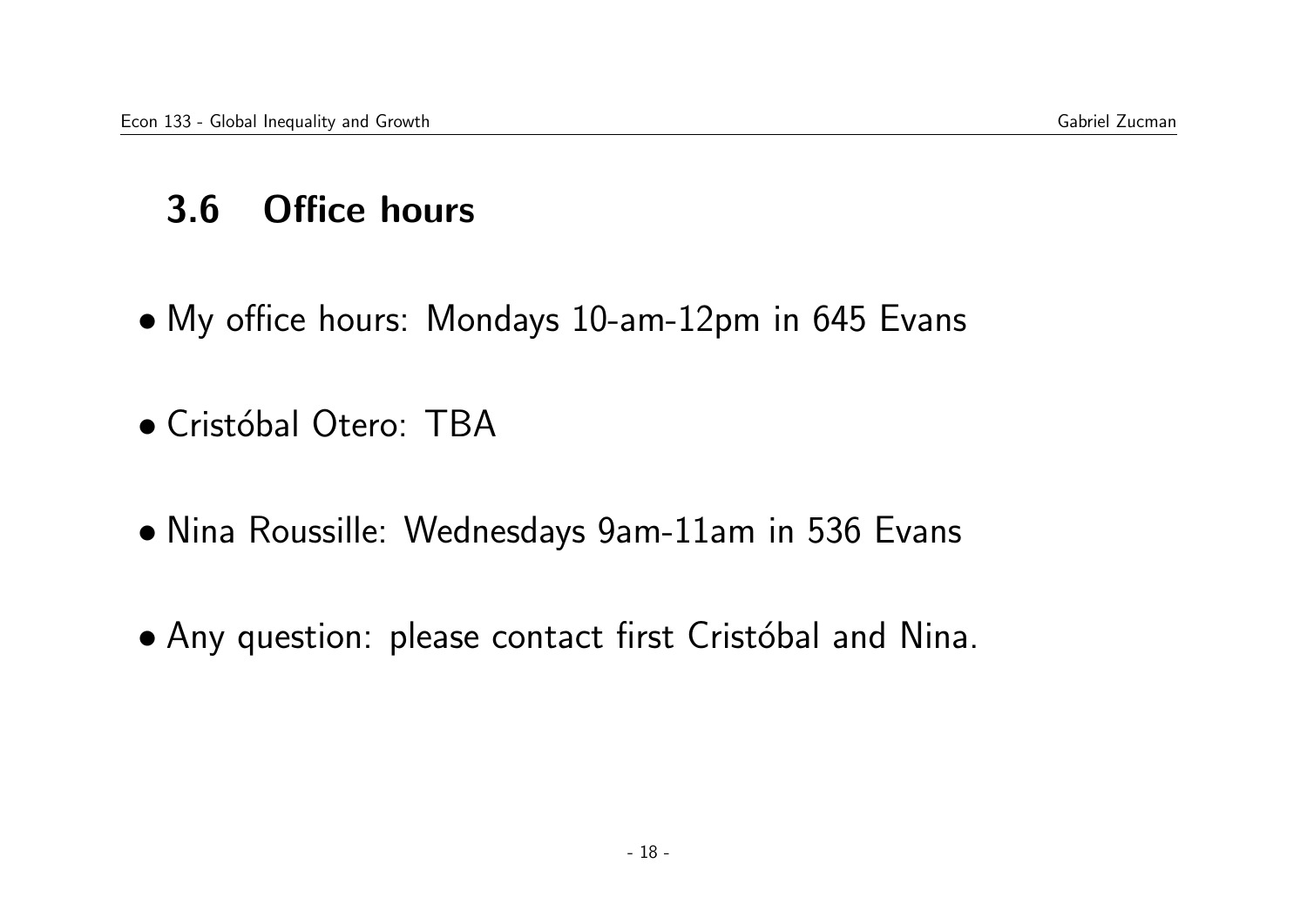## 4 Structure of the lecture: 5 parts

#### 1. Core concepts

- 2. Global growth and its distribution
- 3. Labor income inequality
- 4. Capital inequality
- 5. Regulating inequality